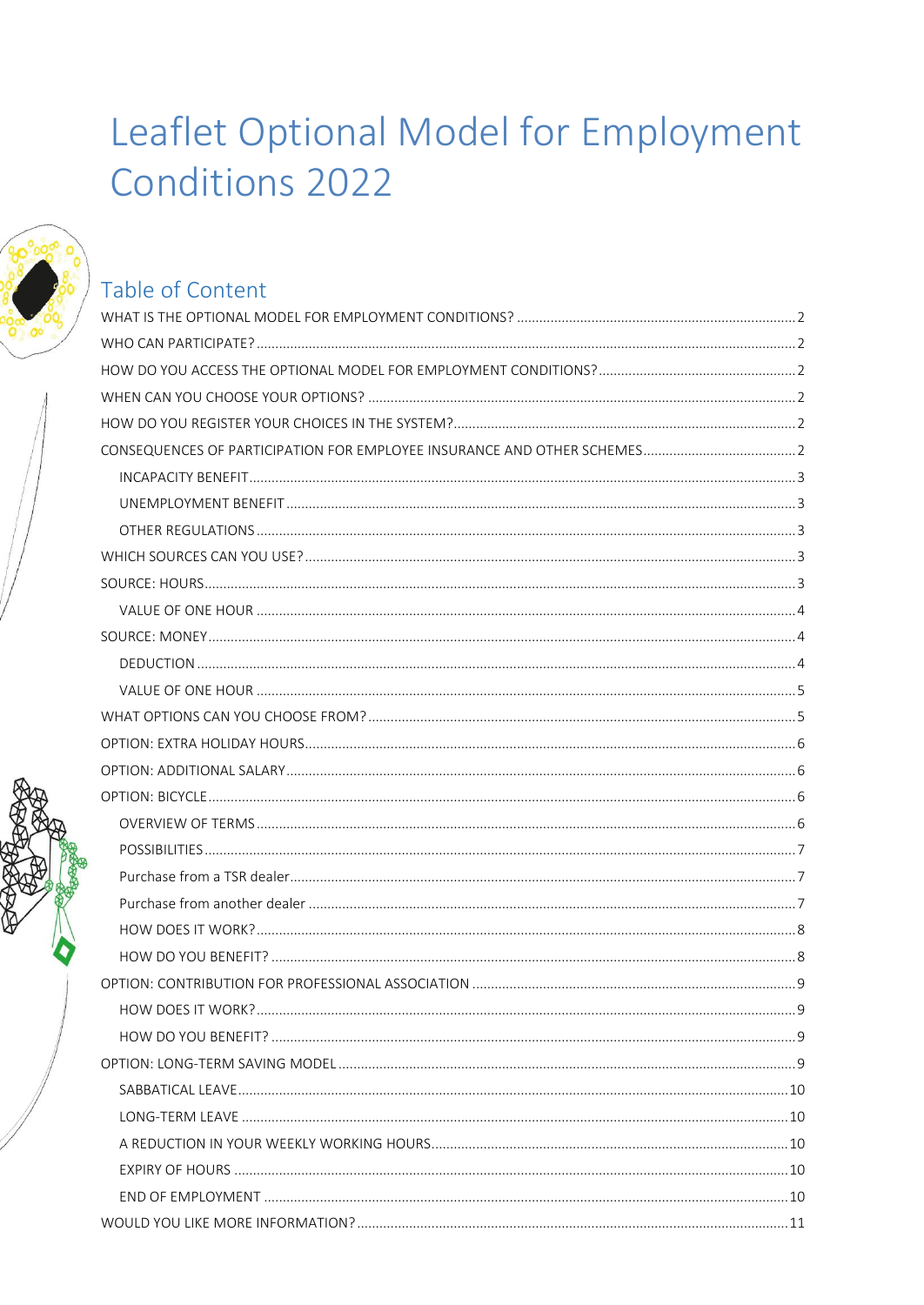### <span id="page-1-0"></span>**WHAT IS THE OPTIONAL MODEL FOR EMPLOYMENT CONDITIONS?**

The Optional Model for Employment Conditions gives you the possibility to choose the composition of your own terms of employment package, within certain limits. You can exchange certain employment conditions for other employment conditions. The terms of employment that are used to exchange are referred to as 'sources'. The 'targets' are the terms of employment that you will benefit from instead. This enables you to personalise your own terms of employment according to your needs.

### <span id="page-1-1"></span>**WHO CAN PARTICIPATE?**

All University of Twente staff members can use the Optional Model for Employment Conditions. Exceptions include: on-call workers, UT-Flex'ers, Opting-in-ers and staff who are on special leave for the whole of their employment during the entire calendar year. Also Staff members who are making use of the 30% ruling scheme are excluded from the Optional Model for Employment Conditions.

### <span id="page-1-2"></span>**HOW DO YOU ACCESS THE OPTIONAL MODEL FOR EMPLOYMENT CONDITIONS?**

The Optional Model for Employment Conditions can be found i[n MyHR/Afas](http://myhr.utwente.nl/) under 'Optional Model for Employment Conditions'. Here you will find the options that you can choose from. For each option, you can indicate which source(s) you want to use.

### <span id="page-1-3"></span>**WHEN CAN YOU CHOOSE YOUR OPTIONS?**

You can choose your targets throughout each calendar year, with the exception of the period between 10 December and 3 January when the Optional Model is closed for maintenance. You do not need to choose all your targets at once. For example, you can choose the target 'trade union contribution' in March and in October you choose a bicycle (as long as all the requirements are met). If you wish to use your holiday allowance from this year for a specific option, you need to do this before 1 May to ensure that it will be processed along with May's salary payment. If you wish to use your end-of-year bonus from this year for a specific option, do this before 1 December.

### **Once your choices have been confirmed in MyHR/Afas, no further changes or additions can be made. Exceptions to this are the buying and selling of holiday hours:**

### *Example*

*You buy 40 hours of holiday hours in April, and later decide to buy 40 more holiday hours in August, which takes you to the maximum permitted 80 hours of holiday hours per year. The same principle applies to selling holiday hours in exchange for extra salary. You can also sell the holiday hours in batches, up to a maximum of 38 hours holiday hours per year.*

### <span id="page-1-4"></span>**HOW DO YOU REGISTER YOUR CHOICES IN THE SYSTEM?**

You can log your choices by using [MyHR/Afas.](http://myhr.utwente.nl/) After this has been accepted and approved, your choice will be recorded in your personnel file.



### <span id="page-1-5"></span>**CONSEQUENCES OF PARTICIPATION FOR EMPLOYEE INSURANCE AND**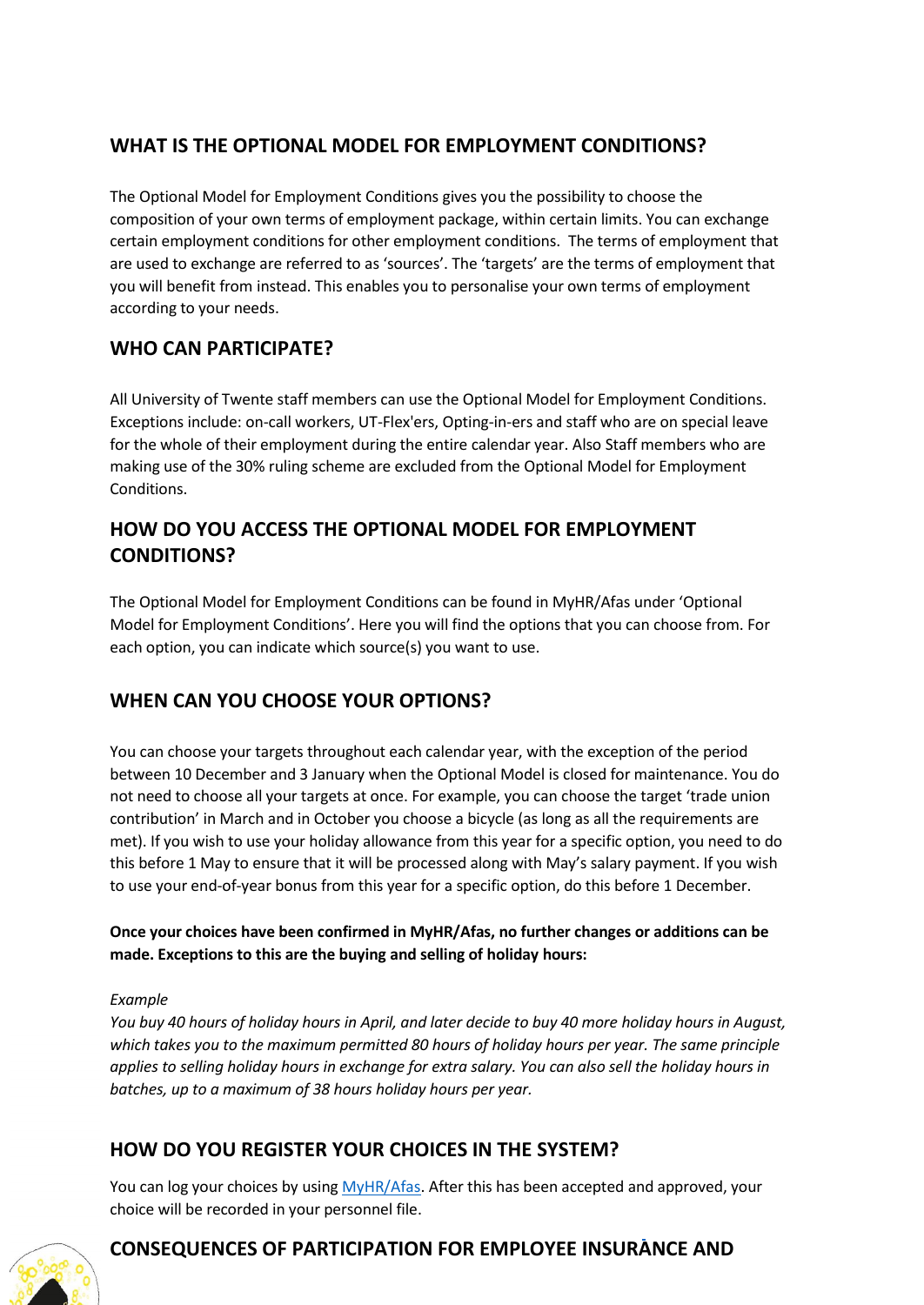### **OTHER SCHEMES**

The use of the source 'money' will lead to a reduction in your (taxable) income. This can affect the level of any incapacitation or unemployment benefit that you are entitled to in the future, as well as your tax allowances.

### <span id="page-2-0"></span>**INCAPACITY BENEFIT**

If you are incapacitated for work for some reason, the benefit you receive is based on the average income that you earned in the year before you became incapacitated. If you have used your salary, holiday allowance or end-of-year bonus as a source in the Optional Model within that last year, this can affect the amount of benefit you are entitled to.

### <span id="page-2-1"></span>**UNEMPLOYMENT BENEFIT**

Unemployment benefits are based on the average income earned in the year before the date on which you become unemployed. If you used your salary, holiday allowance or end-of-year bonus as a source in the Optional Model within that last year, this can affect the amount of benefit you are entitled to.

### <span id="page-2-2"></span>**OTHER REGULATIONS**

An increase or decrease in your taxable salary can affect the many benefits that are based on this, such as healthcare allowance, housing benefit and study grant.

It is therefore recommended to consider the consequences of your chosen combination of options carefully. It is also possible that changes to regulations could lead to unforeseen disadvantages. The university cannot be held responsible for these. Responsibility for the choices you make rests with you. Once you have confirmed your options, these cannot be changed afterwards.

### <span id="page-2-3"></span>**WHICH SOURCES CAN YOU USE?**

You can choose from two different 'sources' within the Optional Model:

- Hours
- Money

It is also possible to combine both sources.

### <span id="page-2-4"></span>**SOURCE: HOURS**

'Hours' means the non statutory holiday hours (i.e. holiday hours) of the calendar year in question. Compensation hours can also be used but only to contribute towards one target: the long-term saving model.

### **NUMBER OF HOURS**

You can only use holiday hours that you are entitled to in the current calendar year. You cannot use 'old' holiday hours; nor can you use holiday hours that you will receive in a future calendar year.

Hours may not be used for the targets 'trade union contribution' or the 'contribution for professional association'.



There is an upper limit on the number of holiday hours that can be used in one calendar year. That upper limit is 76 holiday hours for all the options in the optional model combined. For example, if you choose to use 20 holiday hours for the target of 'Extra Salary', you could then use a maximum of 56 holiday hours for a bicycle.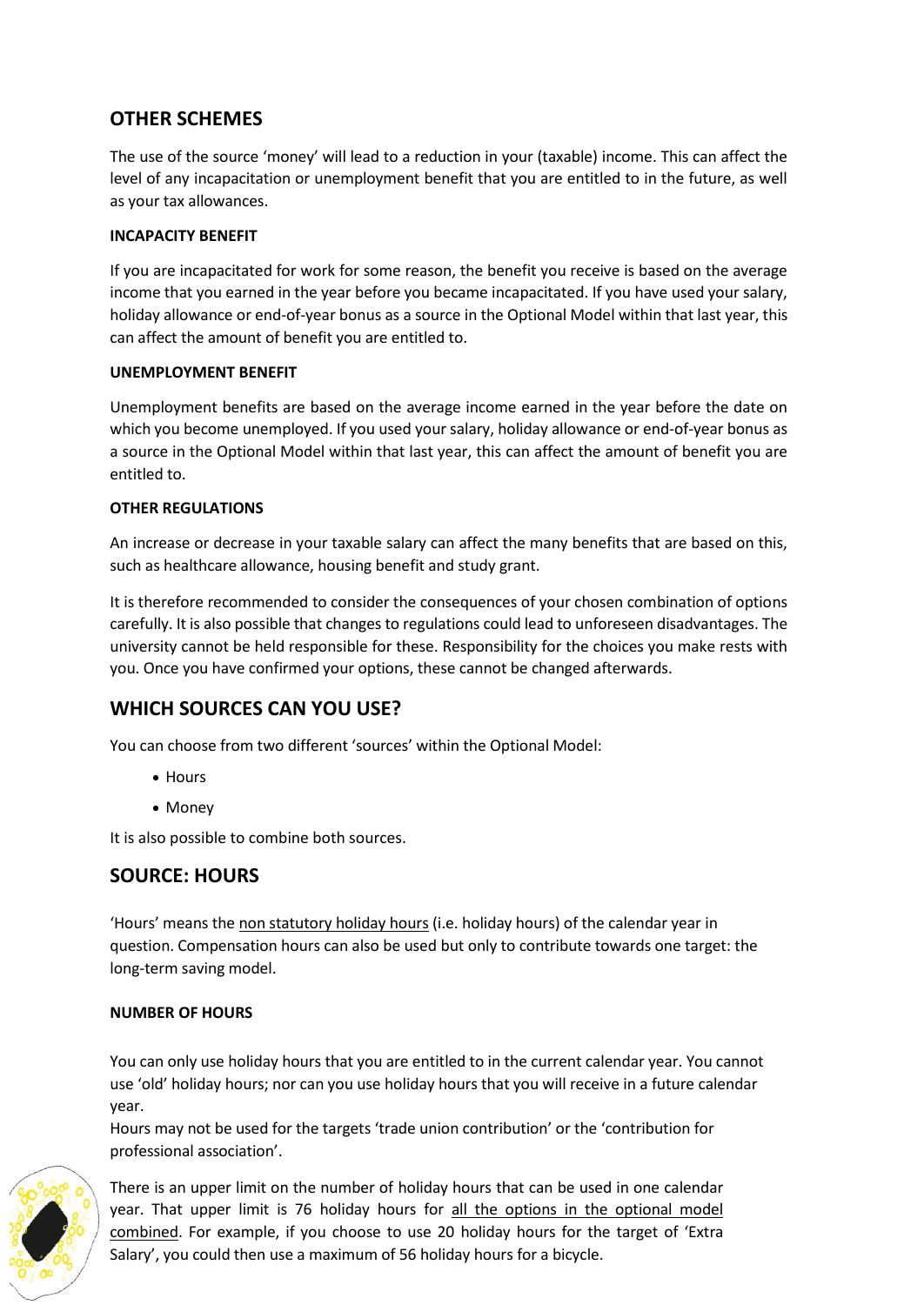An exception to the maximum of 76 holiday hours has been made for the long-term saving model. For the long-term saving model, in addition to the 76 holiday hours, you can use another 72 holiday hours and/or compensation hours extra. That brings the maximum number of hours that can be saved for the long-term saving model to 148 hours per calendar year. The minimum contribution to the long-term saving model is 38 hours.

#### **Please note!**

If you want to use (part of) your compensation hours for the Long-term saving model, do so at the beginning of the calendar year when you still have access to compensation hours. After all, the hours will be deducted from the first to expire balance; first compensation hours and then the holiday hours 2022. If you have already booked a holiday, it is possible that compensation hours have already been written off for that and then there are only holiday hours left to be used.

#### *Example*

*If you use 70 holiday hours for a bicycle, you can still use 6 holiday hours plus 72 compensation hours for the long-term saving model. Of course, you could also choose to use less than the maximum number of hours allowed, or choose not to use 'hours' as a source at all.* 

For the target of 'Extra Salary' you can use a maximum of 38 holiday hours.

#### **Please note!**

Staff who do not register leave in MyHR/Afas cannot use holiday hours in the Optional Model, because it is not possible to determine their total leave entitlement (holiday hours plus compensation hours). If you have used hours in a particular calendar year and at the end of that year it appears that you have not registered any leave, the value of the hours used will be deducted from your salary in the following calendar year.

#### <span id="page-3-0"></span>**VALUE OF ONE HOUR**

When you convert the source 'hours' into a monetary option (e.g. extra salary or bicycle), the value of one holiday hour amounts to 0.704% of your monthly salary based on full-time employment. This percentage includes holiday allowance and the end-ofyear bonus. Bonuses and so on are not included. The calculation is based on your salary at the moment when you finalise your choices in the Optional Model.

If you use the source 'hours' for the long-term saving model, these hours will retain the same value. If you have saved 60 holiday hours per year for sabbatical leave for three consecutive years, for example, and you take sabbatical leave in the following calendar year, you can use 180 holiday hours for this.

### <span id="page-3-1"></span>**SOURCE: MONEY**

You can use money for one or more target(s). The source 'money' is made up of three different components:

- Salary: this refers to your salary according to the collective labour agreement salary.
- Holiday allowance: this amounts to 8% of your annual salary.
- <span id="page-3-2"></span>• End-of-year bonus: this amounts to 8.3% of your annual salary.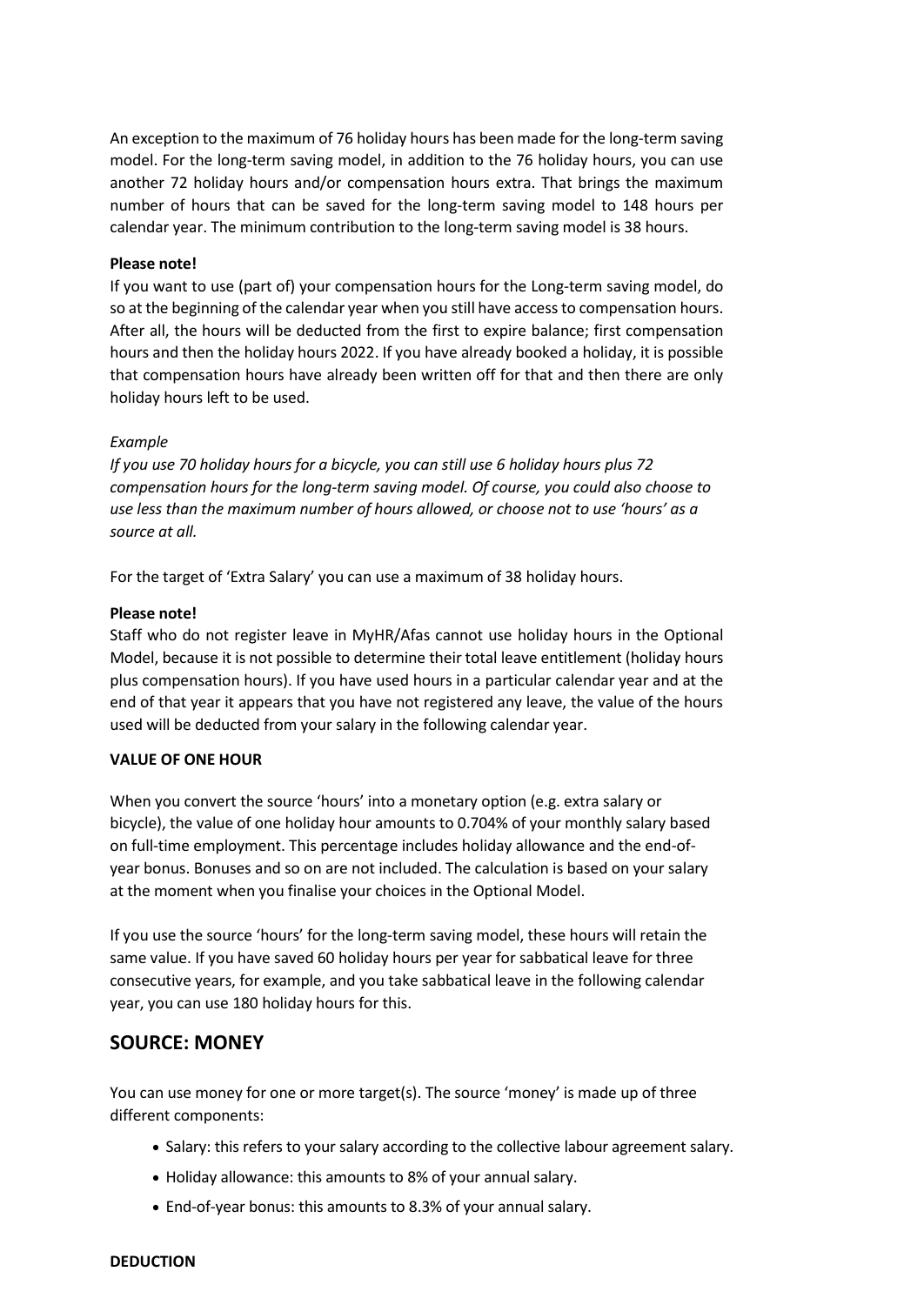If you use money as a source, this can be deducted in different ways:

- In one or more term(s) from your salary;
- From your holiday allowance;
- From your end-of-year bonus;
- Or a combination of the above ways.

#### *Example*

*In the month of April, you decide to deduct money from your holiday allowance in order to purchase a bicycle. Your gross holiday allowance will be reduced by the total amount spent on the bicycle in May. No payroll taxes are payable on the amount that is deducted from your gross holiday allowance, so overall you will save money. Suppose the bicycle costs €1,500.- and the payroll taxes amount to 40%. The net saving is €600.-. This means the bicycle costs you €900.- instead of €1,500.-.* 

*In this example, a fictitious rate of tax has been used for illustration purposes only. The amount you actually save will depend on your annual salary and the tax rate payable.* 

The holiday and end-of-year allowance are taxed at a special rate. If your annual income is less than €69,398.-, the net benefit is higher when using holiday allowance of end of year bonus instead of the salary. The salary is taxed at the regular rate.

#### **Please note:**

When you use 'salary' as a source, your salary may not be below the statutory minimum wage for the month in question. If this is likely to be the case, the amount will be spread over two or more months.

#### <span id="page-4-0"></span>**VALUE OF ONE HOUR**

If you exchange money for a target that is measured in time (for example, extra holiday hours) one hour is equal to 0.704% of your monthly salary based on full-time employment. That percentage includes the holiday allowance and the end-of-year bonus. The calculation is based on your salary at the moment when you finalise your choices in MyHR/Afas.

There is a maximum number of holiday hours that you can purchase: 80 hours per calendar year. This means that you can buy, for example, 40 holiday hours to save for a period of sabbatical leave in the long-term saving model and buy 40 extra holiday hours. It is not possible to buy 80 holiday hours to save for sabbatical leave and also buy 80 extra holiday hours, for example.

### <span id="page-4-1"></span>**WHAT OPTIONS CAN YOU CHOOSE FROM?**

The following targets can be selected:

- Extra holiday hours.
- Additional salary.
- Bicycle.
- Trade union contribution.
- Professional association contribution.
- Long-term saving model.

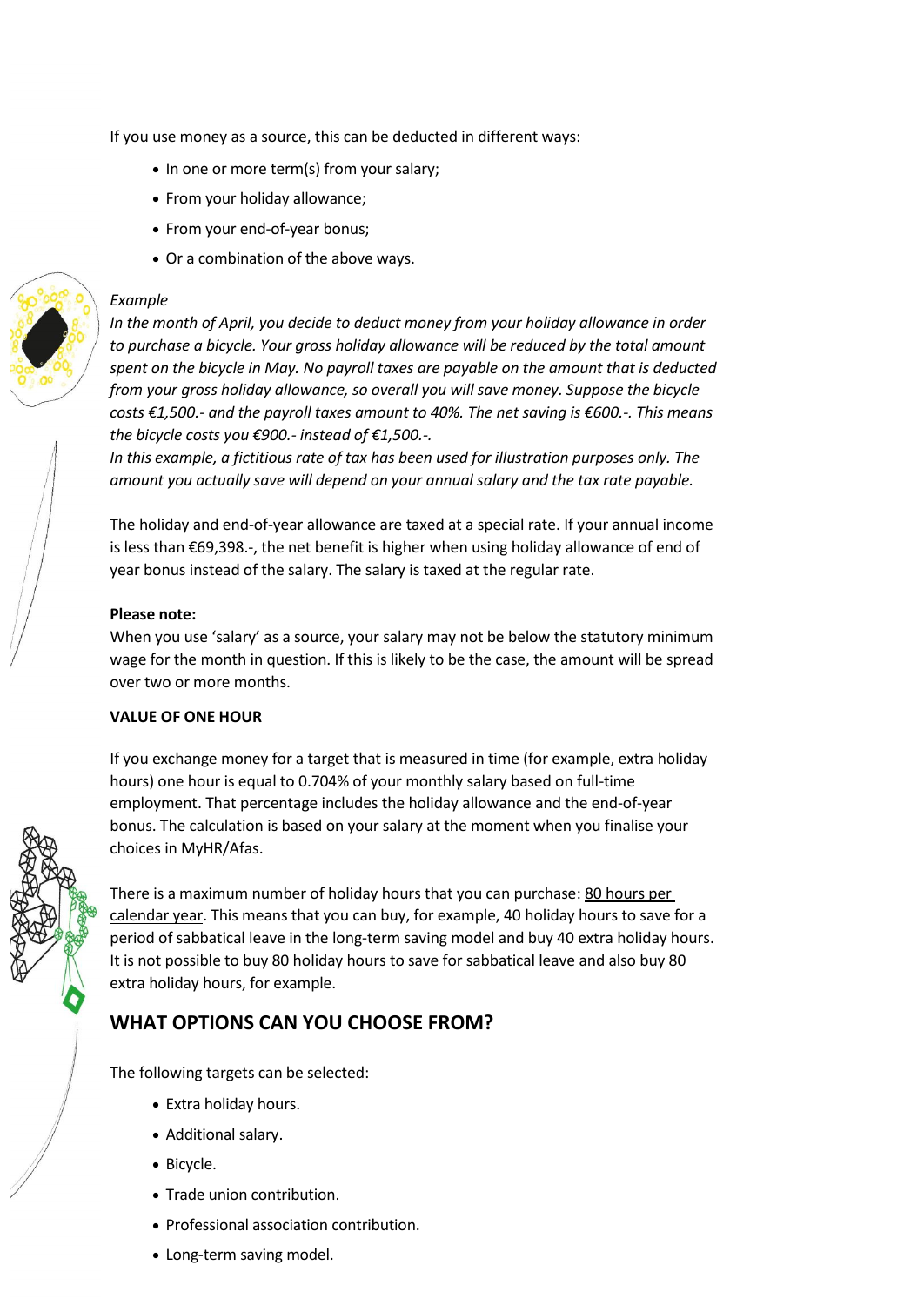You can choose multiple targets. For each target, you can indicate whether you want settlement with your salary, your holiday allowance, your end-of-year bonus or using holiday hours (where possible). If you want to cover a target using your holiday allowance, you need to specify this before 1 May. If you want to cover a target using your end-of-year bonus, you need to specify this before 1 December. A combination, such as covering an option partly using your holiday allowance and partly with your endof-year bonus, is also possible.

<span id="page-5-0"></span>

If you would like more holiday hours, you can purchase a maximum of 80 extra hours per year. The minimum number of holiday hours you can buy is 8. You can purchase extra holiday hours using your salary, holiday allowance and/or end-of-year bonus. The value of one hour is 0.704% of your gross monthly salary based on full-time employment. This percentage includes 8% holiday allowance and 8.3% end-of-year bonus.

After processing your chosen option, the holiday hours you have purchased will be added to your balance of holiday hours immediately. They are added to you non statutory holiday hours of the calendar year in question.

Permission from your manager is required to purchase holiday hours. You must therefore consult your manager before choosing this target.

### <span id="page-5-1"></span>**OPTION: ADDITIONAL SALARY**

You can use a maximum of 38 holiday hours for the option of 'Additional Salary'. You are 'selling' holiday hours. Payroll tax is paid on the gross value of the holiday hours.

### <span id="page-5-2"></span>**OPTION: BICYCLE**

You can use money and/or a maximum of 76 holiday hours to buy a bicycle, including bicycle insurance, in a fiscally advantageous way.

### <span id="page-5-3"></span>**OVERVIEW OF TERMS**

- You must use the bicycle to travel (part of) the route between your home address and work address.
- To choose the bicycle option in MyHR/Afas, your remaining period of employment must be at least 11 months.
- The bicycle can be purchased during the current calendar year from one of the participating bicycle dealerships (TSR), but no later than week 50; otherwise, the amount can no longer be deducted in the current calendar year.
- The tax benefit when purchasing a bicycle (including bicycle insurance) is based on a maximum of €1,500.- (incl. VAT).
- The bicycle may cost more than €1,500.-, but you will need to make up the difference out of your own pocket.
- You can note a maximum value of  $\epsilon$ 1,500.- in MyHR/Afas. If the bicycle (including bicycle insurance) costs less than €1,500.-, you should note this lower amount in MyHR/Afas.
- You can only choose the option of 'Bicycle' once every 4 calendar years. If you purchased a bicycle under the old scheme (where the deposit was max €749.-- ) you can purchase a new

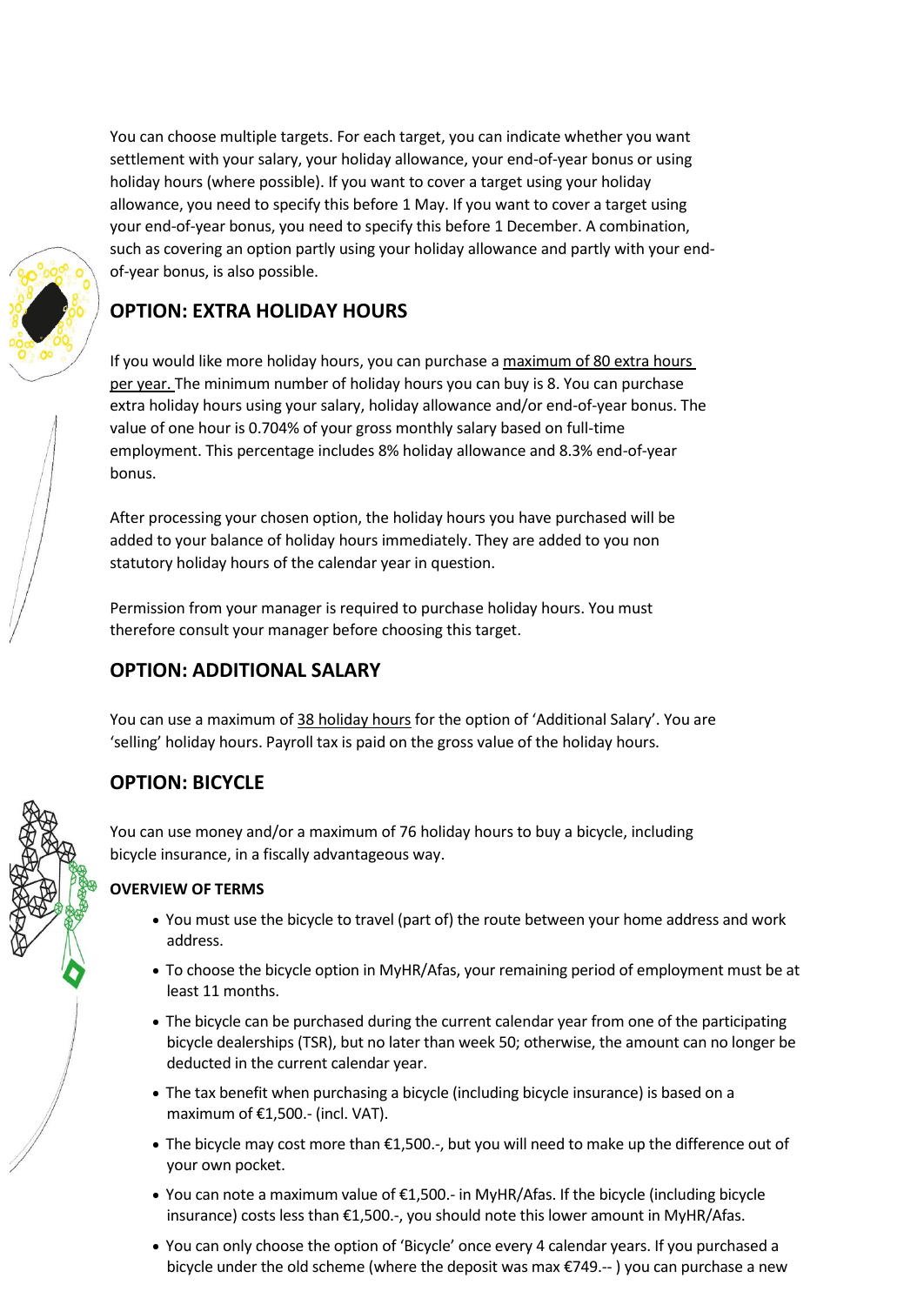bicycle after 3 years (by way of one time exception).

### <span id="page-6-0"></span>**POSSIBILITIES**

There are two options for purchasing a bicycle: purchase through a TSR dealer or purchase through another dealer or website. The differences are explained below.

### <span id="page-6-1"></span>**Purchase from a TSR dealer**

The UT has a partnership with TSR (Twentse Cooperating Bicycle Dealers). This gives you a number of advantages:

- The UT pays the invoice directly to TSR. You do not have to pay for the bicycle (or with a bicycle more expensive than €1,500.-, the first €1,500.-) yourself.
- You will receive a bicycle computer completely free of charge.
- You will receive one free maintenance.
- For every spend of €99.- you will receive a voucher of €10.- that you can spend at the bicycle dealer. You will receive a maximum of 7 vouchers and these have a validity of 3 years.

Click [here f](https://www.tsr-fietsplan.nl/index6-190.php)or an overview of the bicycle dealers that are affiliated with TSR.

What should you do:

- 1. Check whether you meet the conditions to be allowed to use the 'bicycle' target.
- 2. You go to a TSR dealer and pick out a bicycle. This can be done throughout the year, but at the latest before week 50, otherwise settlement can no longer take place in the current calendar year. This bicycle is registered on site in the TSR portal.
- 3. You then register the purchase of your bicycle via MyHR / Afas . Do this as soon as possible, because the order will only be placed after registration in MyHR / Afas .
- 4. Your registration in MyHR / Afas and the registration TSR are compared and approved.
- 5. Your choice is recorded in your personnel file. Your bike can be delivered.
- 6. The invoice for the bicycle is sent directly to UT by the TSR bicycle dealer.
- 7. The purchase of your bicycle will be settled via the source(s) of your choice.

*Example 1: You buy a bicycle in April. You use €720.- for this. The UT pays the invoice. You have opted for settlement via your holiday allowance. This settlement will take place in May.*

*Example 2: One holiday hour has a gross value of €14.25. You buy a bicycle for €570.-. So you have to give up 40 holiday hours to finance the bicycle.*

### <span id="page-6-2"></span>**Purchase from another dealer**

It is also possible to purchase a bicycle through a web shop or through a bicycle dealer that is not affiliated with TSR. However, the benefits that you receive if you purchase the bicycle via TSR do not apply. In addition, you must pay for the bicycle yourself with the bicycle dealer after your application has been approved

What should you do:

- 1. Check whether you meet the conditions to be allowed to use the 'bicycle' target.
- 2. You order a bicycle via a web shop or bicycle dealer. When ordering or receiving the bike, you will pay for it yourself
- 3. You then register the purchase of your bicycle via MyHR / Afas and ensure that the personalised invoice and proof of payment for the purchase of the bicycle is uploaded. *Note: The invoice must clearly state the type of bicycle. The invoice must also have your name on it and a copy of the payment receipt must show that the bicycle has been paid for by you. If you*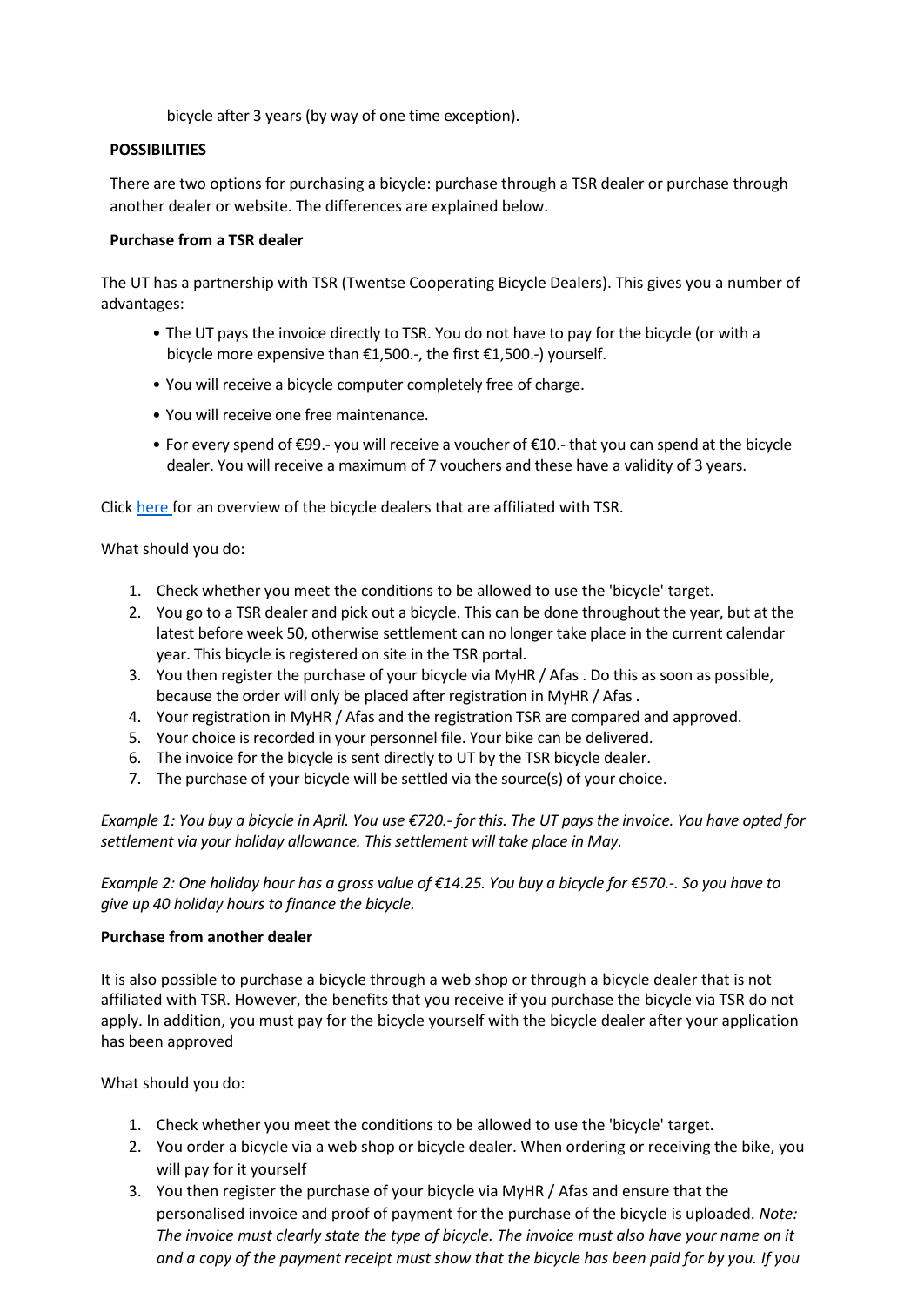*do not meet these criteria, we cannot proceed the settlement of the bicycle. You are responsible for this yourself.*

- 4. After approval of the application, you will receive the purchase of the bicycle up to an amount of €1,500.- with the next salary payment.
- 5. From that moment on, the purchase of your bicycle will be settled via the source(s) of your choice.

*Example 1: You buy a bicycle in April. You use €720.- to do this. When ordering or delivering the bicycle, you pay €720.- to the supplier. After approval of the application, you will receive €720. from your salary with the next salary payment. You have opted for settlement via your holiday allowance. This settlement will take place in May and your holiday allowance will be reduced by €720.-. No payroll tax is charged on this amount.*

*Example 2: One holiday hour has a gross value of €30.-. You buy a bicycle for €1,200.-. So you have to give up 40 holiday hours to finance the bicycle. After approval of the application, 40 holiday hours will be debited from your leave card and you will receive €1,200.- paid via your salary.*

### **OPTION: TRADE UNION CONTRIBUTION**

### **Please note:**

**You cannot use holiday hours as a source for this target.**



### <span id="page-7-0"></span>**HOW DOES IT WORK?**

To be eligible for the target trade union contribution, you must be a member of a trade union and also pay contribution for the entire calendar year. The following organisations fulfil this requirement:

- FNV (Overheid);
- CNV (Overheid);
- AC/FBZ;
- Aob.

You enter the annual contribution and upload a proof that you have paid your contribution to a trade union for the entire calendar year. Checks are carried out at random. You cannot use holiday hours, but you can choose whether you want to offset this using your holiday allowance, end-ofyear bonus or salary.

#### **Please note!**

You can choose this only once for all unions within a year. So make sure you have all the data at hand when entering your choice.

### <span id="page-7-1"></span>**HOW DO YOU BENEFIT?**

Suppose the annual contribution for your trade union is €120.-. You decide to cover the full €120. using the Optional Model and choose to deduct this from your end-of-year bonus. Payroll taxes are 40%. As a result of your choice, your gross end-of-year bonus will be reduced by €120.-, but your net end-of-year bonus will decrease by only €72.- (€120.- -/- 40% tax). Your trade union contribution was €120.-, and you have therefore saved €48.-.

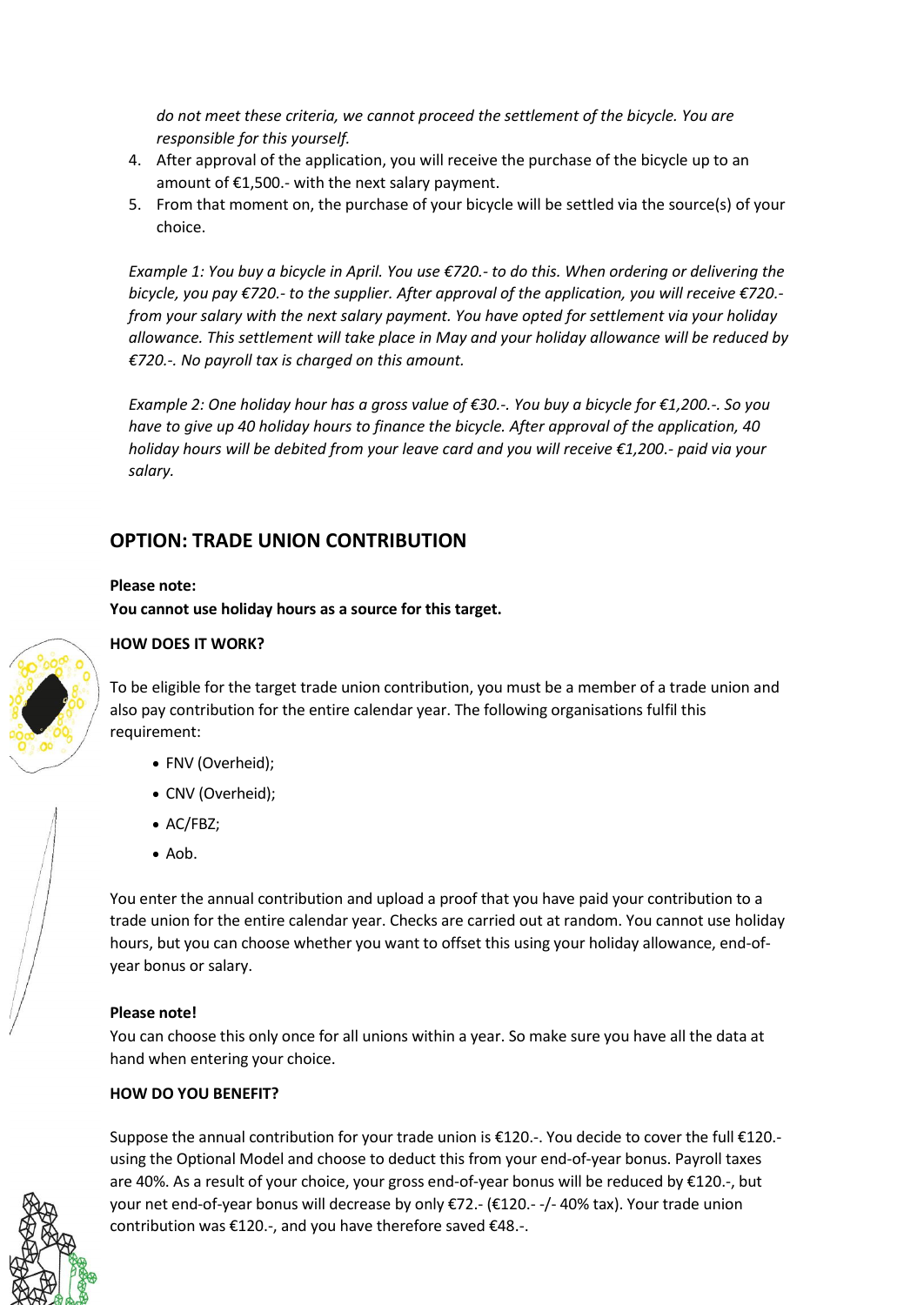### <span id="page-8-0"></span>**OPTION: CONTRIBUTION FOR PROFESSIONAL ASSOCIATION**

#### **Please note!**

### **You cannot use holiday hours as a source for this target.**

To be eligible for the target contribution for a professional association (e.g. KIVI-NIRIA), you must be a member of such an association for the entire calendar year. The membership must be personal to you, and you must be billed for the membership fee yourself. If your faculty or service department reimburses you for this, you may not choose this option. There must be a clear relationship between your membership and the position you hold at the university.

#### <span id="page-8-1"></span>**HOW DOES IT WORK?**

You enter the annual membership fee for the professional association and provide proof that you have paid a membership fee for the entire calendar year. Checks are carried out at random. You cannot use holiday hours as a source, but you can choose whether you want to offset this using your holiday allowance, end-of-year bonus or salary.

### <span id="page-8-2"></span>**HOW DO YOU BENEFIT?**

Suppose the annual contribution for your professional association is €240.-. You choose to cover the full €240.- using the Optional Model and to deduct this from your holiday allowance. Payroll taxes are 40%. As a result of your choice, your gross holiday allowance will be reduced by €240. but your net holiday allowance will decrease by only €144.- (€240.- -/- 40% tax). Your membership contribution was €240.- and you have therefore saved €96.-.

#### **Please note:**

You can choose this only once for all your professional associations within a year. So make sure you have all the data at hand when entering your choice.

### <span id="page-8-3"></span>**OPTION: LONG-TERM SAVING MODEL**

You can save leave for:

- Sabbatical leave
- Long-term leave (which you can use as you see fit)
- A reduction in your weekly working hours

If you choose to use the long-term saving model option, you will need to save for between 3 and 5 consecutive years. This is a long-term commitment, so you need to make agreements with your manager over the timing and duration of your leave period before you start saving. For example, it is conceivable that your manager may decide that normal operations would be disrupted if you were to take an extended period of leave. In addition, you will need to save at least 38 holiday hours annually, regardless of how many hours you actually work for. You can only save a maximum of 148 hours in the long-term saving model. In addition to the 76 holiday hours that you can use in the Optional Model, you may also use 72 extra holiday hours and/or compensation hours specifically for this target.

### **Please note!**

Choose this target at the beginning of each calendar year, so that, if desired and possible, you still have sufficient balance in compensation hours to be able use these hours for this target.

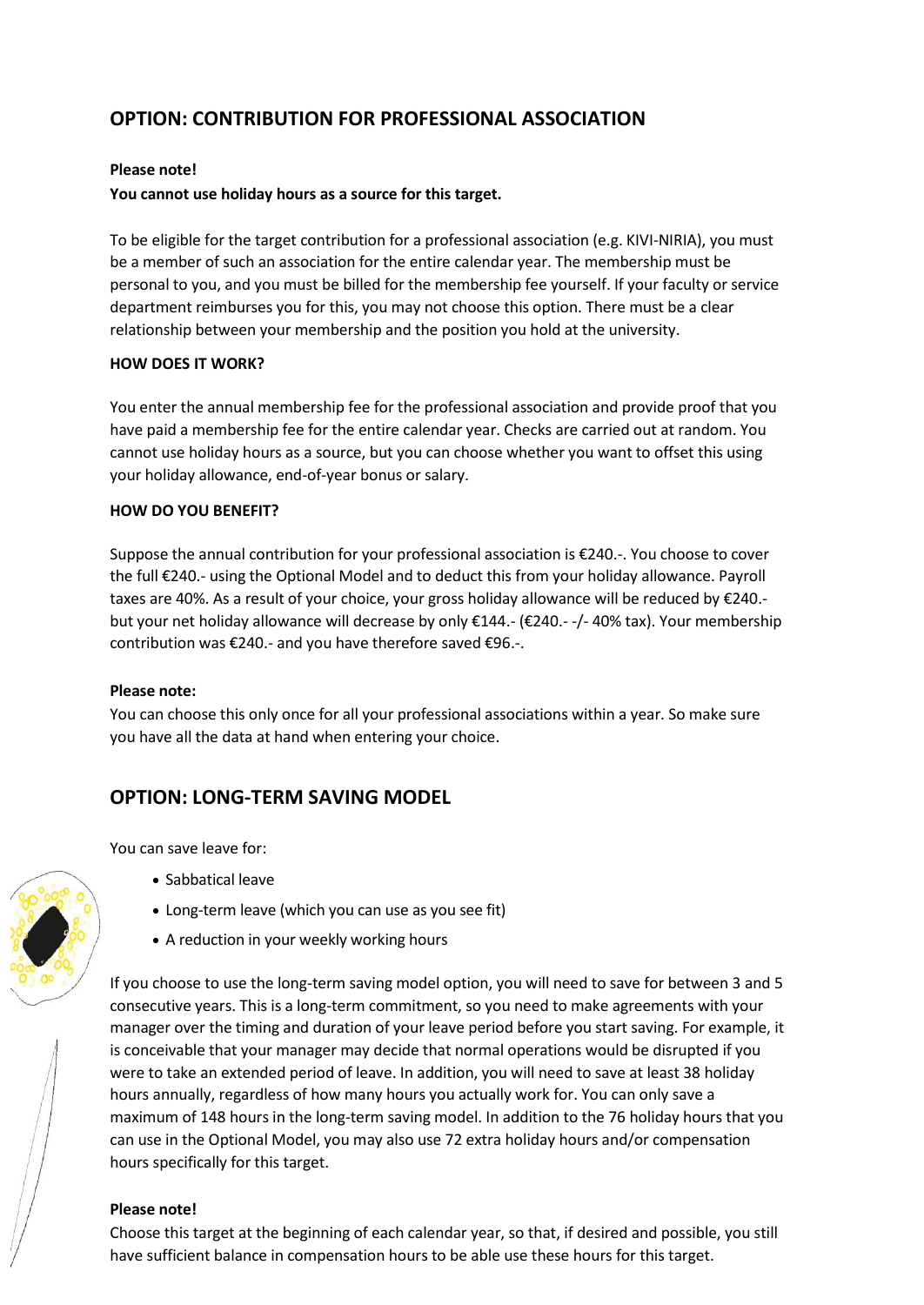If you wish, you can buy extra holiday hours that you save in the long-term saving model. If you wish to buy hours to use in the long-term saving model, you must first select the target of 'extra holiday hours'. Once you have purchased the extra holiday hours, go to the long-term saving model to enter these hours. Make sure you do this within the same calendar year.

The holiday hours that you save will then be reserved for the long-term saving model in the leave system. If you wish to buy extra holiday hours for the long-term saving model, you will need permission from your dean or director. Saving hours from your regular non statutory holiday hours of calendar year in question is certainly possible.

Specific terms and conditions apply to each component of the long-term saving model:

### <span id="page-9-0"></span>**SABBATICAL LEAVE**

Sabbatical leave is an extended period of leave during which you focus on your own employability. If you work on your employability in a specific or general sense during your sabbatical leave, and this benefits the organisation in some way, you may receive a bonus in the form of time and/or money. The amount of that bonus is between 80 and 160 hours of holiday leave, and in cash terms it is between €1,000.- and €3,000.-. You will need to make agreements with your dean or director regarding the details of the leave, its duration, the amount payable and any other conditions. The dean or director will decide on the amount and may specify further requirements or conditions.

In cases where only part of the sabbatical leave has been saved using the Optional Model for Employment Conditions, agreements will also be made about whether or not to continue paying your salary, pension premiums, pension accrual and the use of the saved hours of holiday leave.

### <span id="page-9-1"></span>**LONG-TERM LEAVE**

You can also save for an extended period of leave that you are free to use however you want. No bonus is awarded in this case. The duration of the long-term leave must be equal to or greater than the number of hours of holiday leave that you have saved in your chosen period.

### <span id="page-9-2"></span>**A REDUCTION IN YOUR WEEKLY WORKING HOURS**

Instead of saving for an extended period of leave, you can also save for a period in which you will temporarily work fewer hours per week. Before you can make use of the leave you have saved, you must make agreements with your manager about the duration of this period and how it will be done.

### <span id="page-9-3"></span>**EXPIRY OF HOURS**

As soon as the fixed savings period in the long-term saving model is over, you will need to use all the leave within one year, unless you have made other agreements about this in writing. That means, for example, that if you start saving for a period of three years in 2022, you must use up the hours saved by no later than 2025. If you do not, and no other agreements have been made, the unused hours will expire five years after the last day of the calendar year in which you started to use hours for the long-term saving model in the Optional Model.

#### <span id="page-9-4"></span>**END OF EMPLOYMENT**

If your employment ends while you are still saving or before you have used the hours saved, you will need to use up the leave saved immediately before the date on which your employment will terminate. Payment will only be made if, due to circumstances beyond your control, the unit has not given you sufficient time to use all or part of the hours saved and a written agreement is made about payment for the hours you have saved no later than three months before the date on which your employment will terminate.